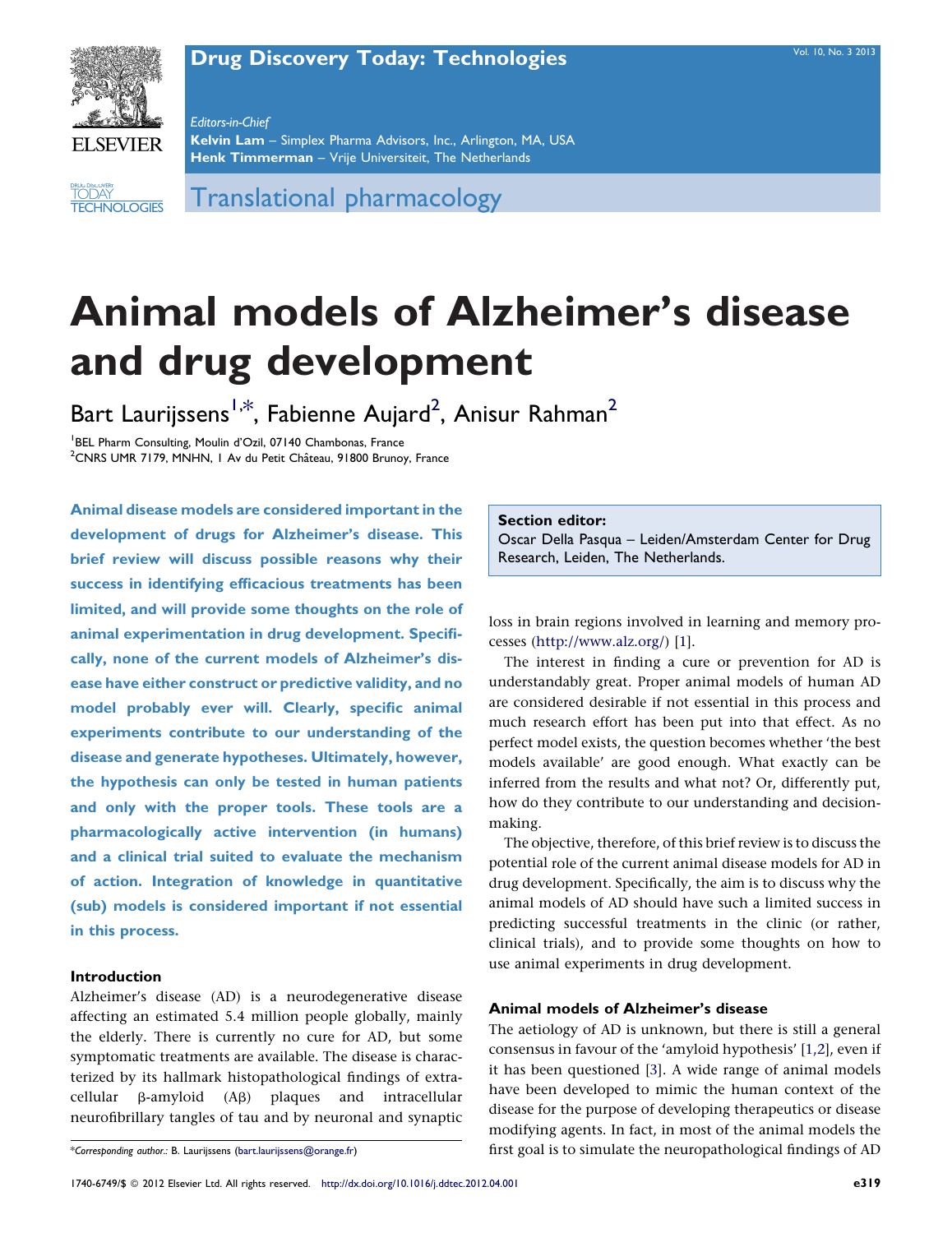<span id="page-1-0"></span>followed by the correlation of cognitive function without knowing whether the neuropathological agents have similar biological consequences in humans and in animal models. It is beyond the scope of this review to discuss all the different models. Here we will briefly summarize some potential animal models and their translation towards the clinical settings (Table 1). Animal models used in AD can be broadly divided into three categories: Natural models, Genetic models and Interventional models.

### Natural models

Several animals including polar bears, dogs, cats, goats and sheep and some non-human primates spontaneously develop some AD-related neuropathological features [[4\]](#page-7-0). The few animal models reviewed in this section either show major AD-related neuropathology or are in close phylogenetic proximity to humans. In recent years dogs have been considered as a useful animal model for AD due to the close proximity of canine and human brain aging. Dogs develop extensive  $\Delta\beta$  and diffuse plaque deposition and the extent of A<sub>B</sub> deposition correlates with the decline of some measures of cognitive function in the absence of neurofibrillary tangles (NFTs). Moreover, the amino acid sequence of  $\overrightarrow{AB}$  is fully conserved between dogs and humans [\[5\]](#page-7-0). Because of spontaneous age-related Ab deposition and relative ease of cognitive function assessment, aged dogs were used to evaluate interventions with the aim of reduction of  $A\beta$  load and subsequent cognitive improvement (Table 1).

| Model                                                                                     | Treatment active in model                                                                  | <b>Clinical trial</b>                                                                                                                                          |
|-------------------------------------------------------------------------------------------|--------------------------------------------------------------------------------------------|----------------------------------------------------------------------------------------------------------------------------------------------------------------|
| Natural models                                                                            |                                                                                            |                                                                                                                                                                |
| Dog                                                                                       | Active immunization with $AB_{1-42}$ [49]<br>Antioxidant [49]                              | Trial stopped due to CNS side effects [50]<br>No effects [51]                                                                                                  |
| Rhesus monkey                                                                             | Acetylcholinesterase inhibitor, Donepezil [14]                                             | Approved for AD                                                                                                                                                |
|                                                                                           | Nicotinic receptor agonist ABT-418 [14]                                                    | Discontinued for side effects                                                                                                                                  |
|                                                                                           | Glutamate receptor blocker Memantine [14]                                                  | Approved for AD                                                                                                                                                |
| Mouse lemur, Octodon,<br>Chimpanzees, Orang-utans,                                        | No pharmacological trial has been reported yet.                                            |                                                                                                                                                                |
| Polar bear, Cat, Sheep,<br>Goat, Wolverine                                                |                                                                                            |                                                                                                                                                                |
| Genetic models <sup>a</sup>                                                               |                                                                                            |                                                                                                                                                                |
| <b>PDAPP</b> mice                                                                         | Active immunization with aggregated $AB_{1-42}$ [52]<br>Passive immunization with IgG [53] | Trial stopped due to CNS side effects [50]                                                                                                                     |
|                                                                                           | Vasogenic oedema and microhaemorrhage                                                      |                                                                                                                                                                |
|                                                                                           | in some patients, no significant cognitive                                                 |                                                                                                                                                                |
|                                                                                           | benefit, Phase-III trials underway [53]                                                    |                                                                                                                                                                |
| APP mice                                                                                  | $\beta$ -Secretase inhibitor [54]                                                          | Reduce plasma Aß significantly, Under<br>phase-III clinical trial [62]                                                                                         |
| Tg2576 mice                                                                               | $\gamma$ -Secretase inhibitors [55]                                                        | Trial halted because the drug failed to<br>stop disease progression, associated<br>with worsening cognitive function<br>and increased risk of skin cancer [63] |
|                                                                                           | $\gamma$ -Secretase modulators [56]                                                        | No benefit, trial discontinued [62]                                                                                                                            |
|                                                                                           | Acetylcholinesterase inhibitor [57]                                                        | Approved for AD                                                                                                                                                |
| Cognitive decline cannot be<br>prevented, cognitive benefits<br>with treatment associated |                                                                                            |                                                                                                                                                                |
| adverse effects reported [64]                                                             |                                                                                            |                                                                                                                                                                |
| <b>PSAPP</b> mice                                                                         | Non-steroidal anti-inflammatory drugs [58]                                                 | Negative results [65]                                                                                                                                          |
| Tg-tau mice                                                                               | Simvastatin [59]                                                                           | No cognitive benefit [66]                                                                                                                                      |
| Ttpa <sup>-/-</sup> APPsw mice<br>Fruit-fly                                               | a-tocopherol [60]<br>Doxycycline [61]                                                      | No efficacy [67]<br>Together with Rifampin. Some positive<br>effect on cognitive performance [68]                                                              |
| Interventional models                                                                     |                                                                                            |                                                                                                                                                                |
| Rat                                                                                       |                                                                                            |                                                                                                                                                                |
| Intrahippocampal amyloid infusion model                                                   | Curcumin [69]                                                                              | In Phase-II [4]                                                                                                                                                |
| Intracerebroventricular Aß infusion model                                                 | GSK3 inhibitor [70]                                                                        | Marginal benefits, larger trial ongoing [71]                                                                                                                   |

a PDAPP mice: Mutation of human APP with valine at residue 717 substituted by phenylalanine under the control of human platelet derived growth factor promoter. APP mice: Mutation of three isoforms [695, 751 and 770] of human APP under the control of various promoters. Tg2576 mice: Swedish double mutation [K670N/M671L] on the 695 human APP under the control of hamster prion protein promoter. PSAPP mice: Swedish double mutation [K670N/M671L] plus Presenilin 1 exon 9 deleted. Tg-tau mice: Human normal shortest 3R tau isoform inserted into the mouse genome under the promoter. Ttpa<sup>-/-</sup>APPsw mice: Tg2576 mice crossed with a-tocopherol transfer protein knockout mice [\[31,60](#page-8-0)].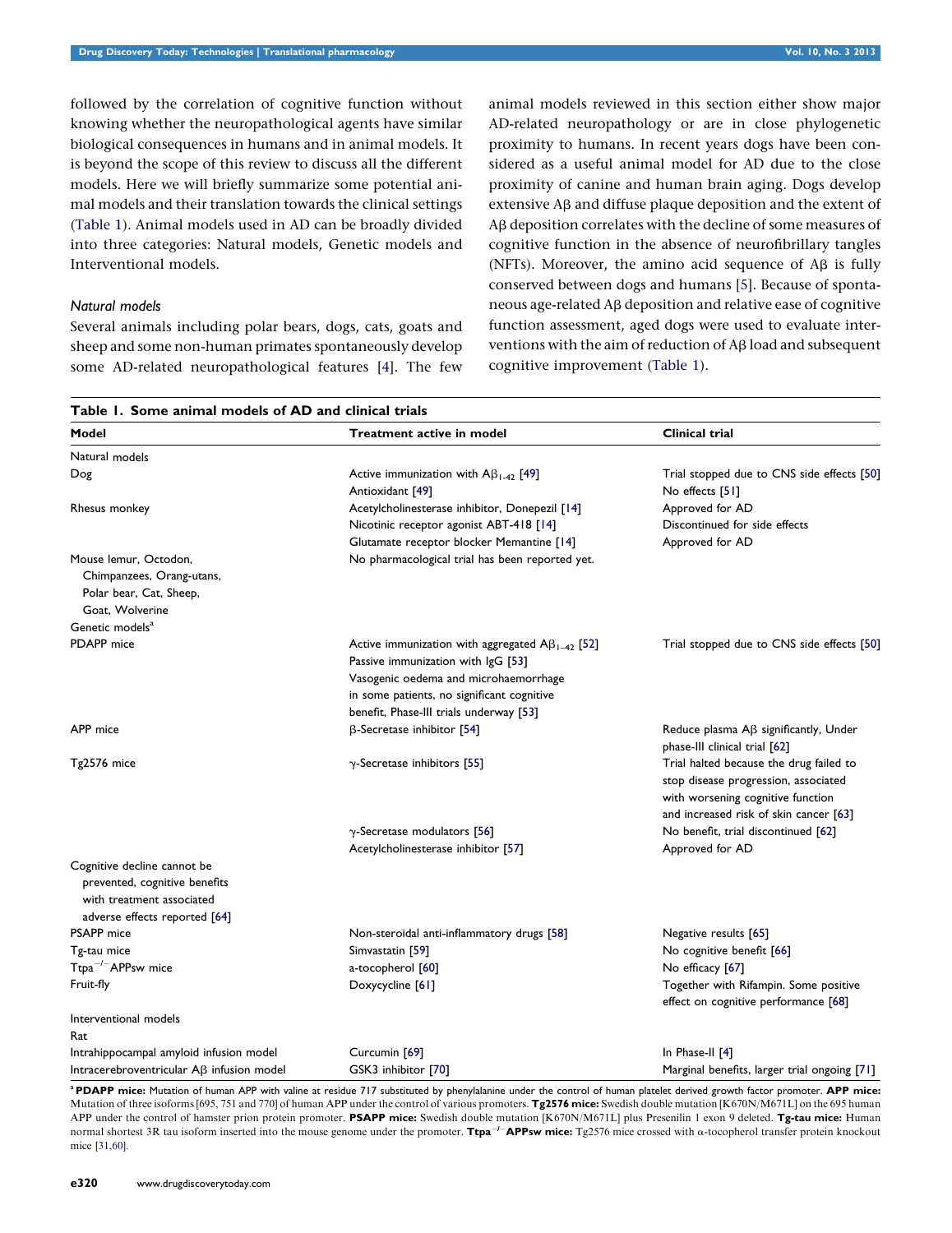Among the non-human primate models, mouse lemurs seem to be a potential animal model that exhibit amyloid plaque, NFTs and some other AD related neuropathology [[6](#page-7-0)]. This small prosimian primate lives 8–10 years in captivity and shows age-related changes similar to those of aging humans [\[6](#page-7-0)]. About 20% of mouse lemurs aged five years or older show significant brain atrophy [[7](#page-7-0)], extensive accumulation of amyloid plaques, neurodegeneration [[8\]](#page-7-0) and/or loss of cholinergic neurons [\[9\]](#page-7-0). The genes responsible for the formation of senile plaques are highly similar between mouse lemurs and humans [\[8](#page-7-0)]. The presence of amyloid deposition has been recently linked to cerebral atrophy in aged individuals, giving new insight into the understanding of pathological aging in this non-human primate species [[10\]](#page-7-0). Moreover, a comparable decline in declarative memory and executive function has been reported in both aged human and aged mouse lemur whereas procedural memory appears to be conserved in both species [[11](#page-7-0)]. In a recent study it has been shown that cognitively impaired aged mouse lemurs have cerebral atrophy especially those brain regions that are responsible for cognitive functions [[12](#page-7-0)]. It should be noted that there is a difference in distribution of  $\text{AB}$  deposits and plaques between human and mouse lemur. In humans the  $\text{AB}$  depositions usually start in the hippocampus but in mouse lemur they appear first in cortical regions [\[13](#page-7-0)]. As with human AD, currently no diagnostic tools are available that can predict which adult mouse lemur will develop AD-like symptoms. However, this model provides an opportunity to search for these predictors.

Rhesus monkeys and humans share many diseases of aging and probably are the most successful models to identify diagnostic markers and the development of safe and effective treatments for human brain disorders. Monkeys of over 19 years old showed significant amyloid-plaque-like lesions in areas of brain responsible for cognitive function. However, most of the aged monkeys do not show an Alzheimer's-like syndrome and age-related rapid cognitive decline commonly found in AD patients is not usually found in them either [[14](#page-7-0)]. Moreover, their long developmental period, low reproductive output, long captive life and risk of serious zoonotic disease transmission are major disadvantages for using these animals in a wider range of AD research [[15](#page-7-0)].

Octodon degu, a rodent of South American origin has recently been found to have spontaneous development of AD-related neuropathology at older age. Localisation of both intracellular and extracellular amyloid deposits and NFTs-like intracellular deposition has been detected in different layers of cortex and hippocampus of old animals. Adult octodon cortex shows the presence of cholinergic neurons as in humans but with a different distribution. They also demonstrate age-associated cognitive impairment but whether these cognitive deficits are also associated with cholinergic neurodegeneration similar to AD patients is not known yet.

Another interesting finding is the presence of extensive astrogliosis in the aged octodon brain, which is a characteristic feature of human AD brain. It has been hypothesized that high homology (97.5%) of octodon A $\beta$  and human A $\beta$  might be an important factor in the appearance of AD markers in this rodent. Breeding difficulty and comparatively longer lifespan are limitations of this rodent model [[16,17](#page-7-0)].

#### Genetic models

Transgenic technology provides unique opportunity to reproduce the cause of familial AD by transfecting a mutant human amyloid precursor protein (APP). Mice have extensively been used as transgenic models and facilitated our understanding of the molecular mechanisms associated with A<sub>B</sub>-production, deposition and clearance and the effects of  $\mathbf{A}\mathbf{\beta}$  on neuronal network and synapses that play important role in cognitive function. The APP mouse model successfully produced a wide range of parenchymal and vascular amyloid deposits similarto those of human AD [\[18](#page-7-0)]. Although morphological similarity does exist, there is a difference in biochemical composition of deposited Aß between mouse models and AD brain [\[19](#page-7-0)]. Moreover, these transgenic mouse models failed to develop neurofibrillary tangles (NFTs), an important histopathological hallmark of AD result from intraneuronal aggregation of hyperphosphorylated tau protein [\[20](#page-8-0)]. Oddo and colleagues [[21\]](#page-8-0) presented for the first time a triple transgenic mouse model where both plaques and NFTs were found in AD-relevant brain regions. These mice also developed extracellular amyloid beta deposits before the formation of NFTs and exhibited impaired synaptic plasticity including long-term potentiation, the key basis for cognitive function. Furthermore, transgenic mouse models also provided valuable information regarding the role of inflammation, oxidative stress and mitochondrial dysfunction in the pathogenesis of AD [\[22,23](#page-8-0)]. However, progressive neuronal loss in hippocampus and specific neocortical regions of the human AD brain [[24\]](#page-8-0) is not evident in most of the transgenic mouse models, and this is a major limitation of these murine models. In addition, these transgenic mice represent only those who are suffering from familial AD, which is  $<$  1% of all AD patients. There is no mouse model that can fully reproduce the features of disease progression of vast majority of AD cases that is sporadic/late-onset AD.

The fruit-fly Drosophila melanogaster is a widely used and well-appreciated animal model of neurodegeneration including AD [[25\]](#page-8-0). The fruit-fly is small in size, has a simple wellstudied anatomy and possesses a well-organized brain. Although the fruit-fly brain has only a fraction of the cells of the human brain and a different neuroanatomical organization, it is similar in the fundamental aspects of cell biology, in terms of regulation of gene expression, membrane trafficking, neuronal connectivity, cell signalling, synaptogenesis and cell death [[26,27\]](#page-8-0). Moreover, its short life cycle and completely sequenced genomes are added experimental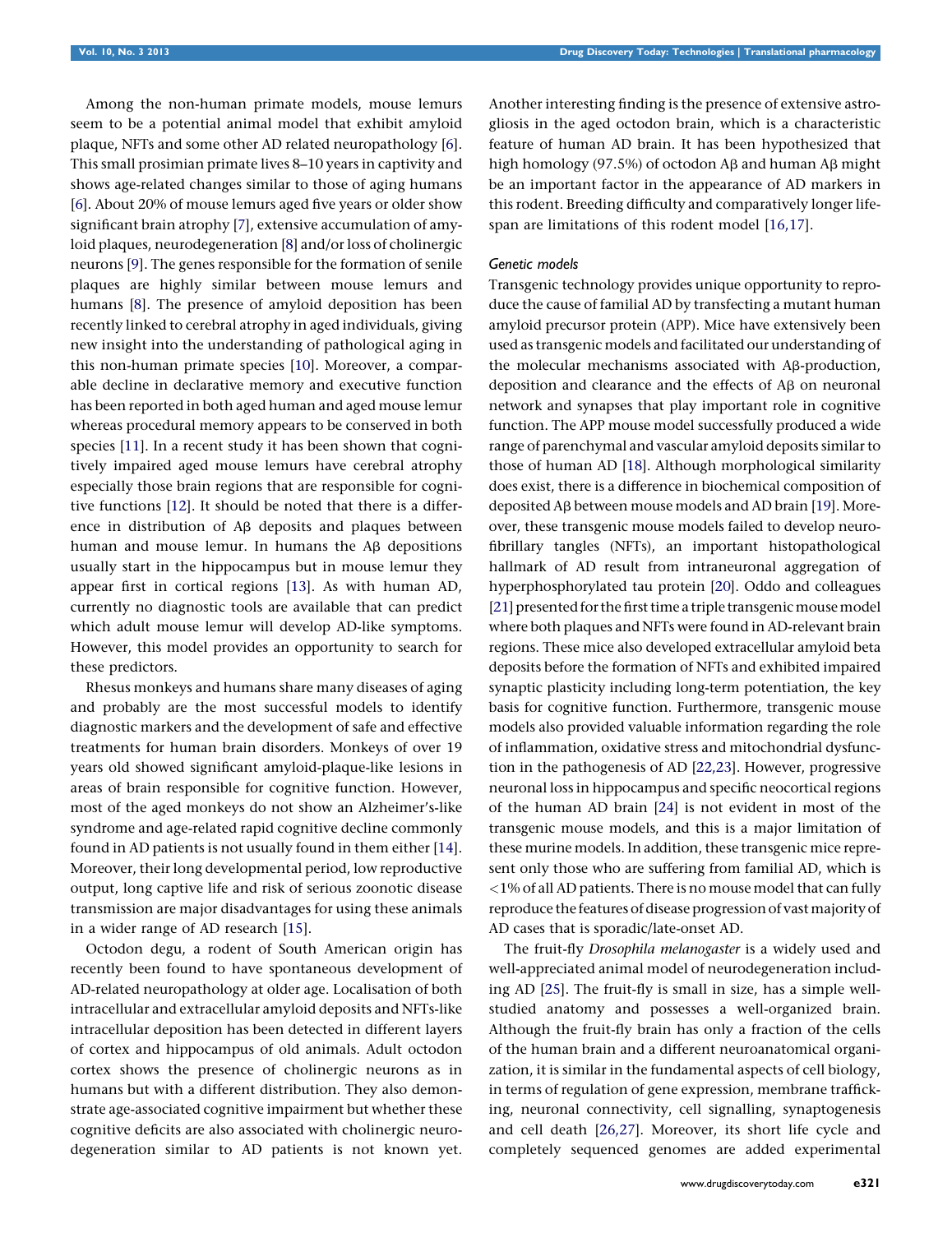advantages of this model. Importantly, the transparent cuticle of the larvae of fruit-fly allows the study of the disease progression in living intact animals which is rather difficult in vertebrates [\[28\]](#page-8-0). The task for associative learning and memory such as Pavlovian olfactory conditioning can be measured in this model, which is homologous to the classical conditioning of the eyeblink response found to be impaired in patients diagnosed with AD [[26](#page-8-0)]. The fact that hippocampal-dependant cognitive functions, which are impaired early in human AD, cannot be tested in invertebrates due to the lack of these brain structures is a major limitation of this animal model. In spite of the lack in homology between fruitfly and human brain, this simple invertebrate animal provided insight in the disease mechanism ranging from genetics to some cognitive functions that could be followed in living intact animals.

# Interventional models

Introduction of pharmacological or chemical substances into the brain or the induction of lesions in specific brain regions may replicate some of the characteristic features of AD. Many models involve the introduction of  $\mathbf{A}\beta$  peptide into the brain of, for example, the rat [\[29\]](#page-8-0) or rhesus monkey [[30](#page-8-0)]. Although these models induce some of the clinical signs, they do not directly resemble AD pathology [\[31\]](#page-8-0). Other chemical interventional models include scopolamine-induced amnesia, introduction of inflammation with endotoxins or interference with brain metabolism [[4\]](#page-7-0).

The lesion models involve the chemical or physical destruction of specific brain areas, which are generally either cholinergic (i.e. the nucleus basalis magnocellularis in rodents, e.g. [[32\]](#page-8-0)) or involved in cognition (i.e. hippocampus, striatal and cortical brain regions). Major disadvantages of the lesion models include non-specificity of the lesion, and their failure to capture the disease progression and the more global aspects of the disease (too specific) [\[4](#page-7-0)].

As a model of disease, interventional models would generally be better at identifying symptomatic or corrective treatments, rather than disease modifying therapies that halt or slow down progression, unless the 'intervention' represents a damage early in the disease progression.

Furthermore, a wide range of variability including species, animal husbandry, site of injection or induction, model protocol and concentration and volume of substances may influence the experimental outcome. However, these models can provide important insights such as scopolamine-induced amnesia model contributed to the role of cholinergic system in cognition [\[33\]](#page-8-0), specific brain lesions induced memory deficit models and the neuronal mechanism underlying memory dysfunction [[34](#page-8-0)] and the  $A\beta$ /pharmaco-chemical substance induced model and the understanding of inflammation, neurotoxicity, neurodegeneration and synaptic function [[35\]](#page-8-0).

#### Animal models of disease

It is obvious that many of the animal models of AD have contributed, and continue to contribute, to our understanding of the processes that may or may not underlie human AD. But can they really be called animal models of AD, and can they therefore be used as such?

The perfect animal model of a disease would be a scaled down replica of the human disease, representing all important components from cause via structural damage to symptoms [\(Fig.](#page-4-0) 1). It would be structurally and quantitatively identical to the human. For this, both the animal model and the human disease need to be very well understood. Such a model would have face-, predictive- and construct validity [\[36](#page-8-0)] (see Box 1). None of the models above satisfy this criterion and no animal model probably ever will, especially for a disease such as AD, given its complexity [\[36,37](#page-8-0)]. It could be argued, therefore, that such a model should not even be an objective.

Even predictive validity, although very useful, is not trivial to establish. It requires effective drugs in the clinic, ideally with different mechanisms, and a good understanding of the false positives and false negatives. The latter is particularly hard to evaluate because compounds that do not work in the animal model are often not tested in the clinic (or reported). In a way, one could say that the availability of an animal model with established good predictive validity is unfortunately inversely correlated with the unmet medical need.

All the disease models for AD listed have at best face validity, where the animal model merely shares phenomenological similarities with the disorder under study. Hence the problem of 'translation' and recent interest in 'translational sciences'.

The schematic in [Fig.](#page-4-0) 1 illustrates the complexity and the many possible pitfalls in trying to create an animal analogue for human disease. A single relevant difference, whether structural or quantitative, can 'invalidate' the model. This is, when it is not understood and considered in the translation to the human condition.

By contrast, many of the single components of the schematic in [Fig.](#page-4-0) 1 will be preserved across species (normal physiology). Thus, whereas it is probably impossible to replicate the full sequence from cause to symptoms in animals, the study of components of the hypothesized sequence could

#### Box 1. Validation criteria for animal models [\[36](#page-8-0)]

Face validity: The animal model resembles the human disease condition on a superficial level, for example, biochemistry or symptomatology. Predictive validity: The animal model can successfully discriminate between successful and unsuccessful treatments for the human disease condition.

Construct validity: The animal model is based on a sound theoretical rationale, requiring good understanding of the human disease condition. Notably, construct validity does not require superficial similarity.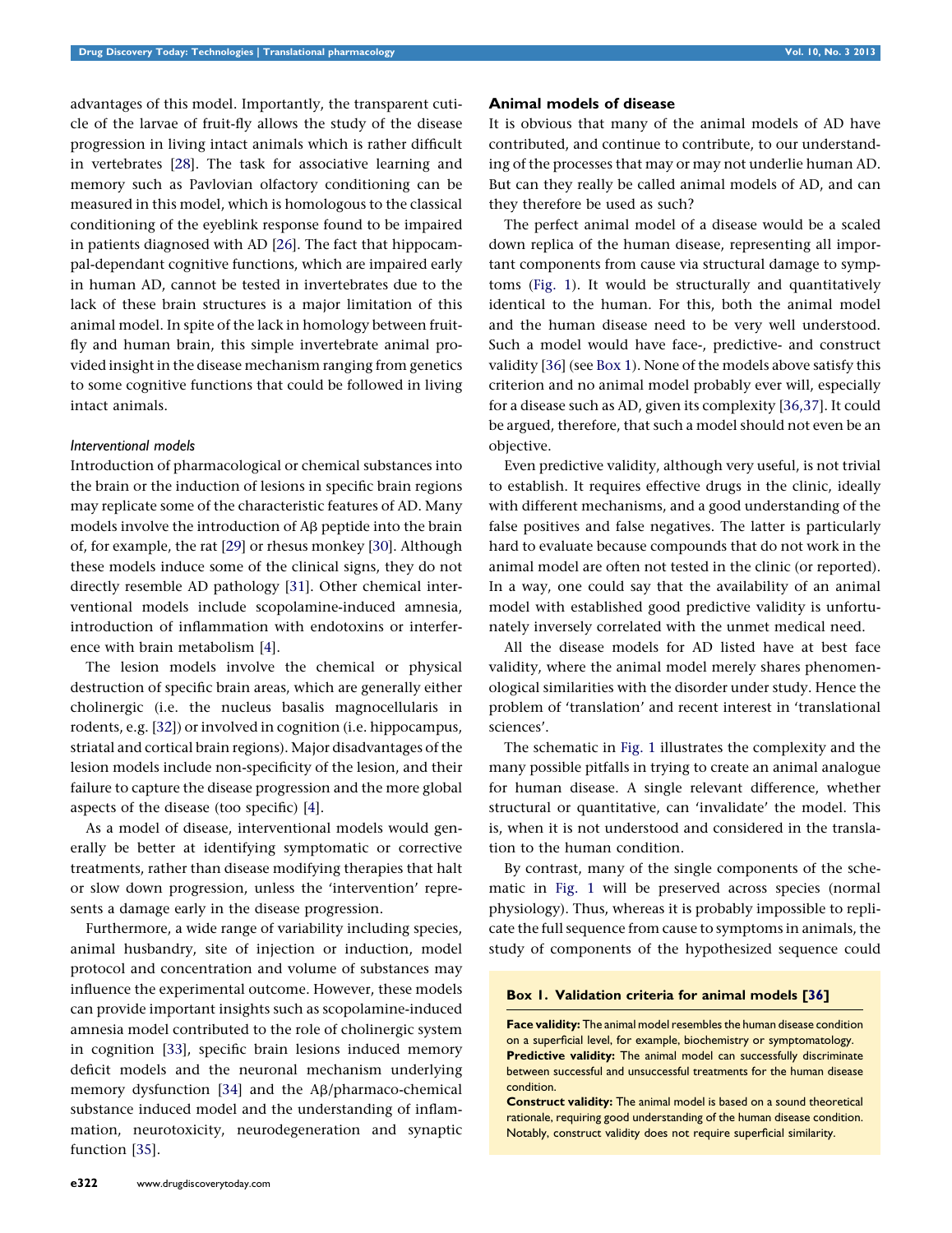<span id="page-4-0"></span>

Figure 1. A theoretical framework for a disease model. The disease cause, which can be an event or a continuous process, would result in some primary damage, followed possibly by a downstream damage cascade, the result of which may be the disruption of function, observed as a symptom. For AD this could be a genetic defect generating an excess of Ab, downstream resulting in death of cholinergic neurons causing memory impairment, observed as a poor ADAScog score. The diagnosis of the disease may involve some or all of these components. There may be parallel paths, interacting at different stages. A different cause may either generate the same secondary damage, or independently show the same symptoms. Depending on how the disease is defined this may represent heterogeneity. Also, the same cause and primary damage can have multiple secondary damages (in multiple anatomical locations) and subsequently, multiple dysfunctions and symptoms. Importantly, these cascades are part of a system, which defines such elements as the turnover rates of components, repair (i.e. reversibility) and response (i.e. immune system), and robustness(i.e. feedback loops, collateral pathways, compensatorymechanisms).Allthe elements ofsuch a model have anatomical locations, and can be described quantitatively in terms of capacity, sensitivity and rate constants. In addition, the cause has an intensity and time course associated with it. Furthermore, most if not all relationships between elements are non-linear.

identify potential rate-limiting steps, suggest possible interventions and provide a rationale for the translation to humans.

#### Reasons animal models of disease can fail

So far the animal models for AD have not been very successful in identifying effective treatments (see [Table](#page-1-0) 1 and [[38\]](#page-8-0)). Why? It is possible to highlight specific weaknesses (and strengths) for each animal model (e.g. [\[4,38\]](#page-7-0)). Some of the issues have been raised in the previous sections. More generally, one can identify three categories of reasons why clinical trial results do not match the animal model results, and not only because of the animal model per se. In our discussion it is assumed that the animal experimentation is technically sound, potential issues with that being discussed elsewhere [\[39](#page-8-0)].

1. The animal disease model does not truly reflect the disease or represents an incorrect hypothesis. Hence the drug target is not relevant to human disease. This can ultimately only be addressed in patients, and failures like this

are an unavoidable part of drug development. A properly conducted negative clinical trial would suggest that a revision of the hypothesis is necessary. Appropriate biomarkers can help to understand the nature of the required revision. Some possible reasons are:

- a. Incorrect basic structure of the model. Key elements of the animal model are not major players on the causal path in humans. There is some similarity with reasons why biomarkers fail [\[40\]](#page-8-0). In addition, a key element could be regulated differently in the model species.
- b. The model is quantitatively wrong. Critical species differences in the capacity, sensitivity or rate constants governing the relationship between elements are not captured.
- 2. Incorrect (quantitative) translation of the intervention to the patient. Thus the target is relevant but not appropriately engaged. Without the appropriate pharmacological biomarkers this is difficult to identify, and very little useful inferences can be made after a negative clinical trial. One cannot distinguish between wrong target and wrong dose. Possible explanations are: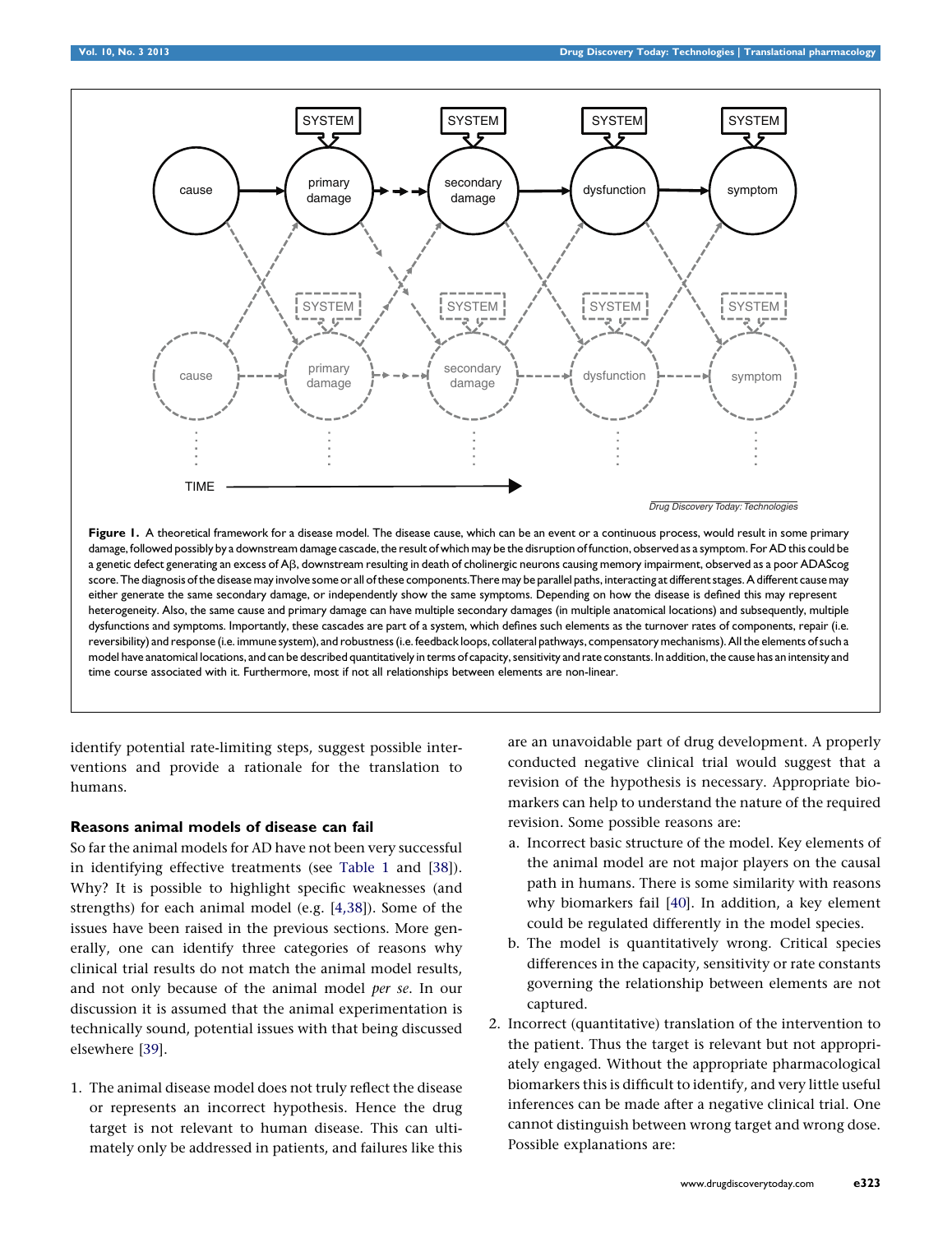- a. Incorrect dosing regimen because of species differences in pharmacokinetics, distribution to target site and/or target affinity, duration of treatment required.
- b. Physiology of the primary target is different between species, or altered in human disease (not captured in the animal model), for example, interventions that significantly lower brain  $\mathbf{A}\mathbf{\beta}$  in mice can fail to do so in AD patients because of species differences in  $\text{A}\beta$ homeostasis.
- 3. Clinical trial design not appropriate to test the intervention under investigation. A negative clinical trial risks abandoning a correct hypothesis and a beneficial intervention. Although not the objective of this review, some reasons may be:
	- a. Wrong dosing regimen. For example, the translation may be adequate, but target engagement is limited by safety and tolerability.
	- b. Study too short to be able to notice effects
	- c. Wrong patient population. The patients are too advanced to allow significant benefit of the intervention [\[41\]](#page-8-0), or only a subpopulation would benefit.
	- d. Insensitive or not relevant endpoints. The modality affected by the treatment may not, or poorly so, be captured by the study endpoints.
	- e. Other factors such as placebo response and data analysis.

The first two categories are failures to translate animal results to human patients. One cannot translate if the crucial components leading up to a particular endpoint are not identified. This is where a conceptual framework such as shown in [Fig.](#page-4-0) 1 would help by capturing the current state of knowledge and assumptions explicitly. One could argue that this understanding could also contribute to avoid some failures of the third category, for example, timing of the intervention, identification of surrogate or biomarkers or the modality monitored for treatment effect.

# Animal experimentation and Alzheimer's disease

How can animal experimentation contribute to some of the challenges facing drug development in general and our search for a cure for AD in particular? Three major challenges mirror the reasons for failure listed above and they are: first, target selection, second, the (pharmacological) intervention and third, the clinical patient trials.

Target selection is probably the most difficult challenge in AD and is directly related to our, limited, understanding of the disease. An obvious role of animal experiments is to increase this understanding, as they already greatly have, and to generate hypotheses. However, the correctness of the hypothesis can only be addressed in human patients with the right tool. Some have suggested to focus more on research in human patients [\[37\]](#page-8-0) and the need to simultaneously

The main objective for the pharmacological intervention is to ensure that the dose regimen that will be tested in the human patient does what it pharmacologically is meant to do: sufficiently, long enough and at the right place. Animal experimentation can contribute to our understanding of the pharmacokinetics of the compound and the target pharmacology, as long as properly scaled between species, and provide guidance on what may be the required target engagement. One objective is to verify this in humans early on in clinical development, as is done for pharmacokinetics and, if possible, with biomarkers of pharmacology.

Animal experimentation does not seem to contribute directly to the clinical trial design. However, as mentioned above, the right experiments can provide guidance regarding the timing of treatment and regarding which modalities would be consistent with the target pharmacology.

Thus, animal experimentation remains part of the scientific method that iterates between hypothesis generation, predictions and experimentation. The hypothesis is in fact conceptual and should be a human disease model, attempting to address the components mentioned in [Fig.](#page-4-0) 1. Given the complexity, describing and connecting parts of the model quantitatively is an important part of this process [\[41–45](#page-8-0)]. Among other benefits, modelling and simulation provide a way of integrating currently available facts and beliefs, identifying gaps and raising questions [\[45](#page-8-0)] and, for drug development, ultimately some sense of the uncertainties of a particular development program.

For drug development some specific quantitative aspects of a theoretical human model to consider are suggested below, all of which are a potential source of critical species differences.

Target selection:

- Relationship between target modulation and subsequent events. How much 'change' of the target is required to cause changes downstream (sensitivity) and when can these changes be observed? What is the relative contribution of the target pathway to the endpoint of interest? Is there a rationale for multiple targets?
- The homeostasis of the target and/or critical downstream elements, for example,  $\overline{AB}$ , or memory function. How is it maintained and can it be modulated?
- Related to the above, robustness and redundancies in the system.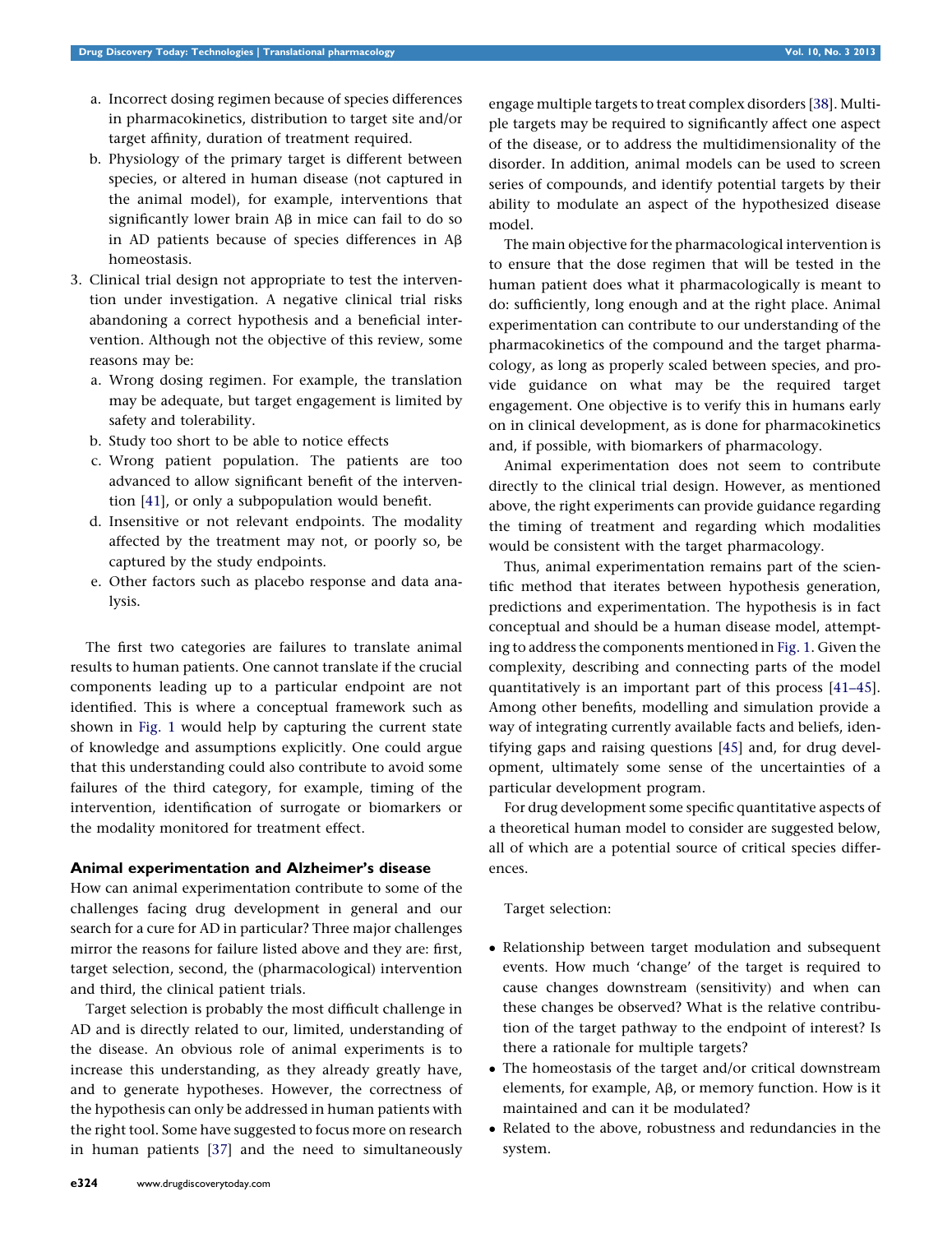<span id="page-6-0"></span>Evaluation of the intervention:

- Pharmacokinetics
- Can the intervention modulate the component(s) of interest (target engagement), and if so, what is the required timing of the intervention? And, again, how long does it take before these changes can be observed, which also depends on the endpoint? In other words, pharmacokinetic–pharmacodynamic relationships for the target pharmacology.
- Are there bio- or surrogate markers that can inform on the target pharmacology, and, if so, what is the relationship between target function and biomarker level? Again, considering relative contributions and time courses. A recent

example is some modelling and simulation of brain atrophy as biomarker [[46\]](#page-8-0). Multiple competing factors contributing to brain volume loss measurements were identified and incorporated in a model. These included, for example, normal aging, disease, volume of amyloid deposits and inflammation. The model could explain why treatment with an anti-amyloid vaccine would result in a temporary acceleration of brain volume loss, as was observed in clinical trials.

Another example is the complexity underlying interventions attempting to lower soluble  $\mathbf{A}\mathbf{\beta}$  in the CNS of patients, suggested as potentially beneficial by the AB hypothesis (e.g. [[1\]](#page-7-0)). The relationships between the different forms of  $\text{A}\beta$ 



*Drug Discovery Today: Technologies*

Figure 2. A model of the A $\beta$  system in the presence of an antibody restricted to the peripheral circulation. The model describes the relationships between free soluble Aβ in the brain (BS), in the CSF (CSF) and in the plasma (P), separated by the blood brain and blood CSF barrier. An anti-Aβ antibody (D) can form a complex with the plasma A $\beta$  (Cx). The relationships were parameterised by rate constants (K and U) and between compartmental clearances (Q). The Kon and Koff represent the association and dissociation rate constants for the antibody with AB. The inset shows the simulation results for a normal rat after once weekly dosing with the antibody with the fraction of basal Aß levels in the brain (dashed) and plasma (solid). The distribution of lines represents the impact of varying the value of the (unknown) parameter Q<sub>PB</sub>, which is the clearance from plasma to brain. Although the impact of this parameter value is significant (between 10% and 40% reduction of brain Ab), it suggests that nearly 90% reduction in plasma is matched by only about 20% reduction in the brain. Reproduced with permission from [[48](#page-8-0)].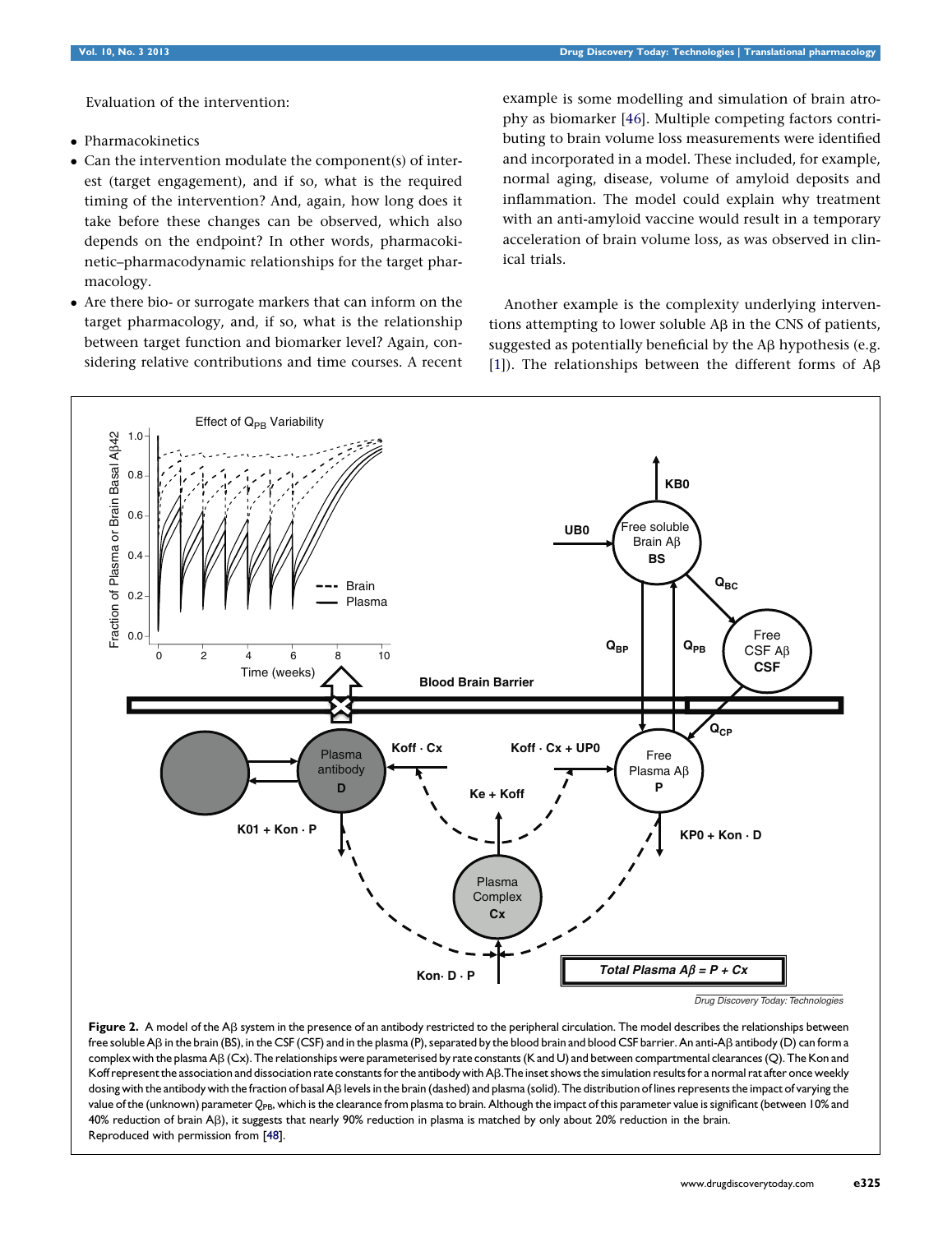<span id="page-7-0"></span>across the different compartments of interest, for example, brain, CSF and plasma, are not immediately obvious. This issue was highlighted for the rational selection of biomarkers by Thompson and Lockhart [[47\]](#page-8-0), for example  $\text{A}\beta$  concentrations in the CSF as marker for CNS concentrations, but is equally important for the rationalization of interventions. Preliminary work attempting to address this was presented by Simeoni et al. [\[48\]](#page-8-0), and an example of the model, with an intervention included, is shown in [Fig.](#page-6-0) 2. Interestingly, the preliminary simulations with the model suggest that an antibody against A $\beta$ , restricted to the systemic circulation, would only modestly lower CNS levels of A<sub>B</sub>, even if plasma levels were greatly reduced [\(Fig.](#page-6-0) 2). This is clearly a red flag when in the process of developing such an antibody, and merits further investigation of the system and assumptions. The model made specific assumptions about the structure of the model and some of the parameters and ignored some non-linearities that must be present in the system. Nevertheless, this work could guide specific future experiments and the impact of parameter assumptions can be explored by sensitivity analysis (as was done for this presentation).

Thus, even if animal models of AD cannot be considered models of disease with construct (or even predictive) validity, it is not to so that animal experiments have not been or will not be useful in understanding of the disease or that the hypotheses they aim to reflect are incorrect. The challenge is to identify which part of the overall human disease model a particular animal experiment addresses.

Lastly, although not specifically addressed here, anticipating safety issues of the intervention under study is obviously important. In particular, adverse pharmacology associated with the primary and/or secondary targets of the compound can, should, be addressed applying similar principles as for efficacy.

# **Conclusions**

The value of many of the so-called animal models for AD lies not in the fact that they attempt to replicate the full spectrum of the human disease, but in that they could help us, together with clinical data, to generate hypotheses and understand the complex physiology relevant to the human disease. In that sense, they are not really animal models of disease but 'just' animal experiments. These experiments, then, need to address specific questions that allow the construction of the hypotheses for the whole or parts of a quantitative human disease model. The conceptual human model is where interventions should be evaluated: for example, target selection, dosing regimen and timing, biomarker and clinical endpoint selection and safety. Integration of information and ideas into a quantitative conceptual (sub) model of human disease and pharmacology is therefore considered essential.

For drug development, whereas there is likely to remain great uncertainty around target selection and the associated

hypotheses, it is crucial to identify a pharmacologically active dosing regimen to test in patients. Then a negative clinical patient study, although disappointing, will at least increase our knowledge regarding the disease.

#### Acknowledgements

FA and AR are funded as part of the Pharma-Cog consortium by the European Community's Seventh Framework Programme for the Innovative Medicine Initiative under Grant Agreement no. 115009. For further information please refer to <http://www.pharmacog.org/>.

#### References

- 1 Mattson, M.P. (2004) Pathways towards and away from Alzheimer's disease. Nature 430, 631–639
- 2 Hardy, J.A. and Higgins, G.A. (1992) Alzheimer's disease: the amyloid cascade hypothesis. Science 256, 184–185
- 3 Schnabel, J. (2011) Little proteins, big clues. Nature 475, S12–S14
- 4 Van Dam, D. and De Deyn, P.P. (2011) Animal models in the drug discovery pipeline for Alzheimer's disease. Br. J. Pharmacol. 164, 1285–1300
- 5 Johnstone, E. et al. (1991) Conservation of the sequence of the Alzheimer's disease amyloid peptide in dog, polar bear and five other mammals by cross-species polymerase chain reaction analysis. Mol. Brain Res. 10, 299–305
- 6 Languille, S. et al. (2012) The grey mouse lemur: a non human primate model for ageing studies. Ageing Res. Rev. 11, 150–162
- 7 Dhenain, M. et al. (2003) Regional atrophy in the brain of lissencephalic mouse lemur primates: measurement by automatic histogram-based segmentation of MR images. Magn. Reson. Med. 50, 984–992
- 8 Bons, N. et al. (2006) Microcebus murinus: a useful primate model for human cerebral aging and Alzheimer's disease? Genes Brain Behav. 5, 120–130
- 9 Mestre, N. and Bons, N. (1993) Age-related cytological changes and neuronal loss in basal forebrain cholinergic neurons in Microcebus murinus (Lemurian, Primate). Neurodegeneration 2, 25–32
- 10 Kraska, A. et al. (2011) Age-associated cerebral atrophy in mouse lemur primates. Neurobiol. Aging 32, 894–906
- 11 Picq, J.L. (2007) Aging affects executive functions and memory in mouse lemur primates. Exp. Gerontol. 42, 223–232
- 12 Picq, J-L. et al. (2012) Age-related cerebral atrophy in nonhuman primates predicts cognitive impairments. Neurobiol. Aging 33, 1096–1109
- 13 Giannakopoulos, P. et al. (1997) Quantitative analysis of tau proteinimmunoreactive accumulations and  $\beta$  amyloid protein deposits in the cerebral cortex of the mouse lemur, Microcebus murinus. Acta Neuropathol. 94, 131–139
- 14 Buccafusco, J.J. (2008) Estimation of working memory in macaques for studying drugs for the treatment of cognitive disorders. J. Alzheimer's Dis. 15, 709–720
- 15 De Magalhaes, J. and Costa, J. (2009) A database of vertebrate longevity records and their relation to other life-history traits. J. Evol. Biol. 22, 1770–1774
- 16 Braidy, N. et al. (2012) Recent rodent models for Alzheimer's disease: clinical implications and basic research. J. Neural Transm. 119, 173–195
- 17 Inestrosa, N.C. et al. (2005) Human-like rodent amyloid-β-peptide determines Alzheimer pathology in aged wild-type Octodon degu. Neurobiol. Aging 26, 1023–1028
- 18 Games, D. et al. (1995) Alzheimer-type neuropathology in transgenic mice overexpressing V717F  $\beta$ -amyloid precursor protein. Nature 373, 523–527
- 19 Kalback, W. et al. (2002) APP transgenic mice Tg2576 accumulate A $\beta$ peptides that are distinct from the chemically modified and insoluble peptides deposited in Alzheimer's disease senile plaques. Biochemistry 41, 922–928